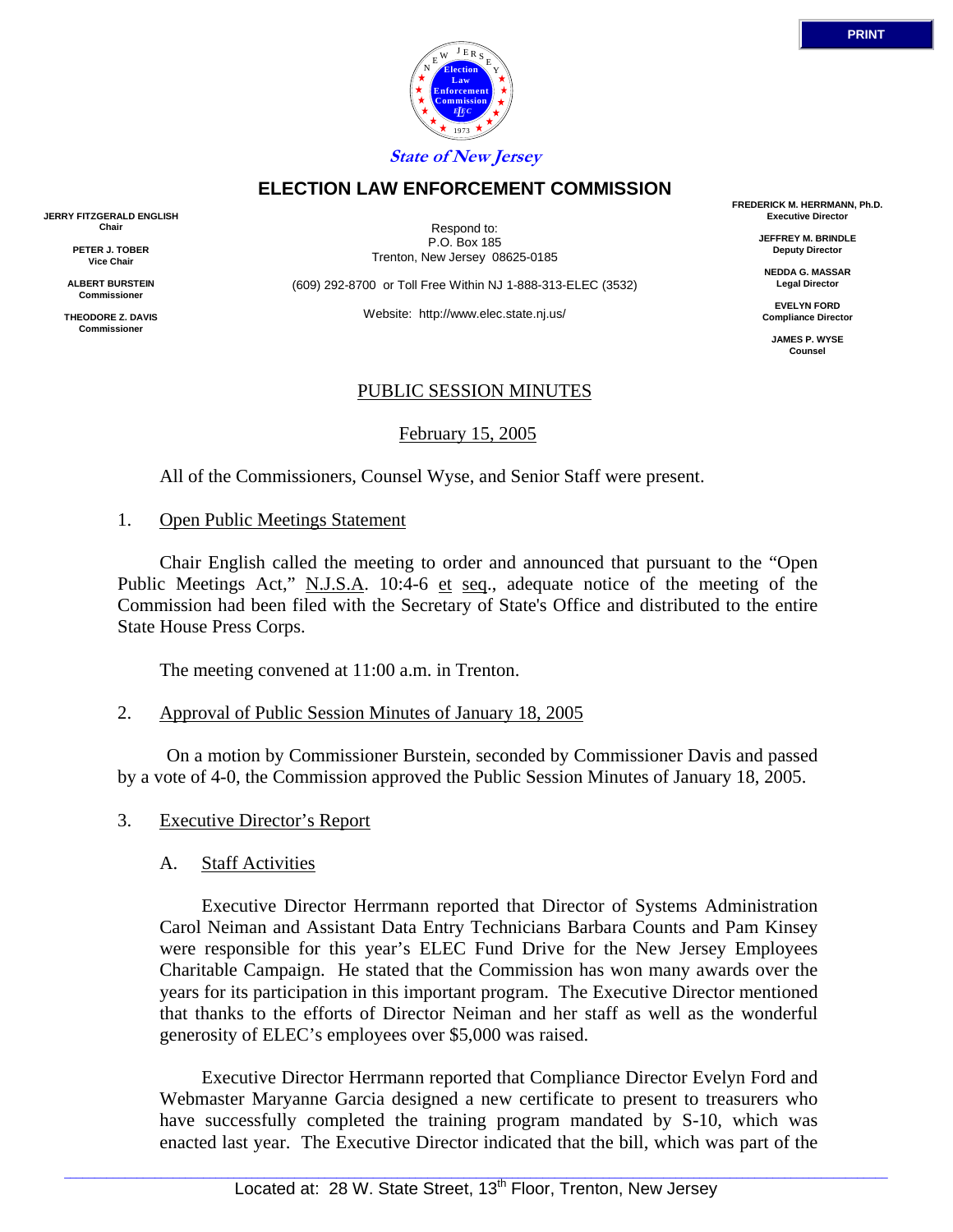25-Point Ethics Reform Package, requires the Commission to establish a training program for treasurers of Gubernatorial, Senate, and General Assembly candidates as well as state political party committees and legislative leadership committees. Executive Director Herrmann noted that training is optional for all other treasurers. According to the Executive Director, staff has completed the training of the state political party committee and legislative leadership committee treasurers. The Executive Director informed the Commission that training of gubernatorial and legislative candidate treasurers is ongoing with seminars not only during the week but also on one evening and one Saturday. He said that so far 85 persons have received training and that, moreover, staff is developing an Internet version of the training program, which will be available by the end of 2005.

 Executive Director Herrmann revealed that in the near future, ELEC will be launching a new version of its already highly regarded web site. He noted that the Commission has been on the Internet since 1999, and its first web site was scored the highest in the nation by the California Voter Foundation, which called it "state-of-theart" and "exceptionally complete and easy to use." According to Executive Director Herrmann, this greatly improved version will be even more user friendly and will contain much more information than the old site. The Executive Director mentioned that it will also provide a great platform for planned enhancements such as a local contributor database, expenditure reporting, and industry coding. Executive Director Herrmann disclosed that staff will be making a formal presentation of the new site at a future Commission meeting.

 The Executive Director reported that he has been authorized by the Council on Governmental Ethics Laws (COGEL) to produce the Sixth Edition of the "COGEL Campaign Financing and Lobbying Bibliography." He said that the bibliography, first published in 1991, lists the standard references in the field, as well as many sources giving a general overview of democratic government and its institutions that set a context for studying campaign financing and lobbying. Executive Director Herrmann advised the Commission that the new edition will include nearly 500 more entries than its predecessor from 2002 and that a revised searchable edition will also be available on the COGEL web site.

#### B. Budget Update

 The Executive Director reported that due to the State's budget situation, Acting Governor Codey has directed all State agencies to stop new hiring unless there is an emergency or a critical need. He noted that staff is currently in the process of filling 36 new positions needed to implement last year's "25-Point Ethics Reform Package" and that ELEC will continue to move ahead with its hiring under the assumption that it has a "critical need" to add staff members to administer and enforce the major new laws assigned to its jurisdiction. Executive Director Herrmann stated that a properly staffed Commission will clearly be viewed as necessary to restoring the public's trust in governmental ethics.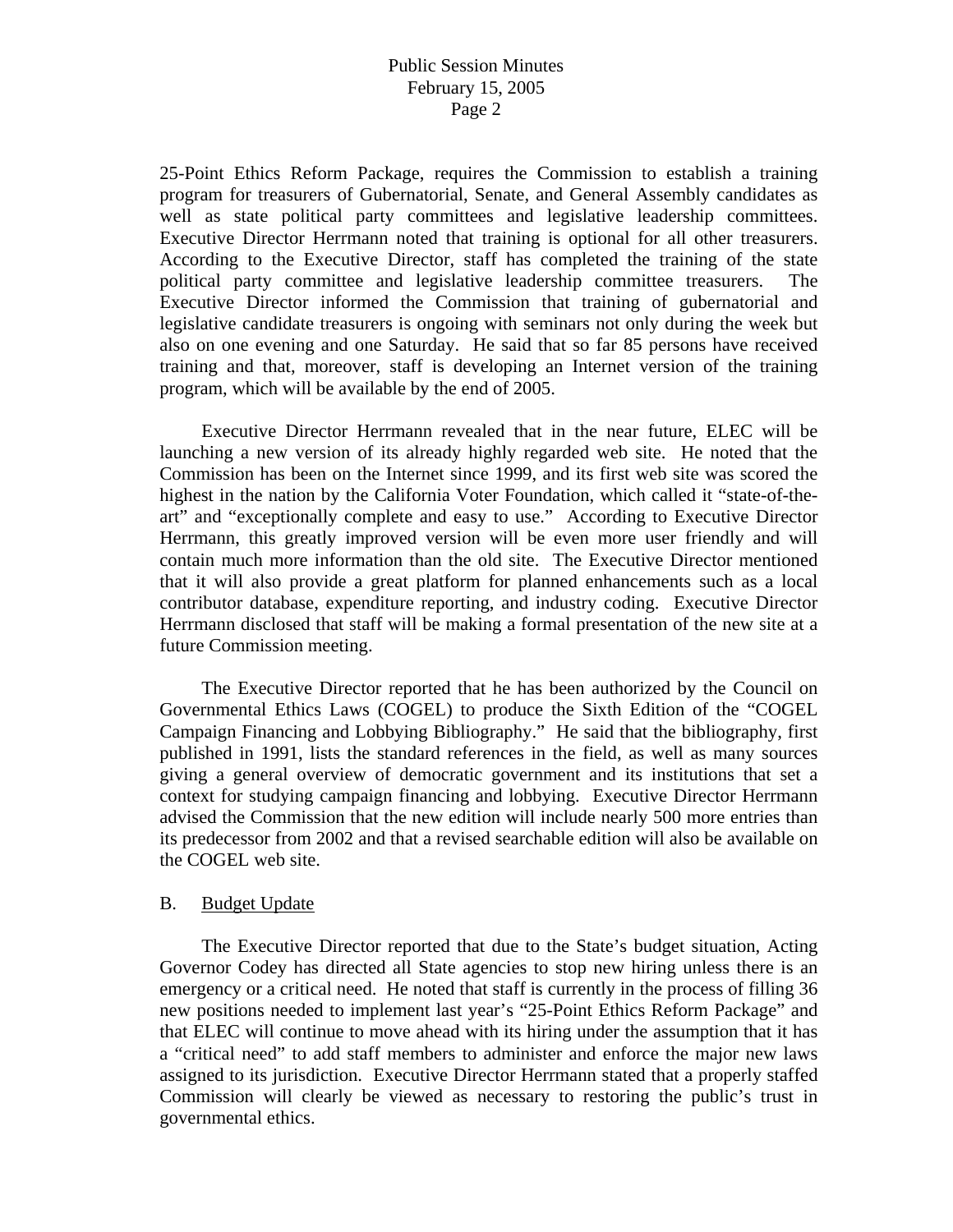### C. Spring Meeting Schedule

- March 15, 2005 at  $11:00$  a.m. in Trenton (Second Lobbying Regulations Hearing);
- April 5, 2005 at 11:00 a.m. in Trenton (Gubernatorial Primary Election Debate Sponsor Selection);
- April 19, 2005 at 11:00 a.m. in Trenton (Campaign Financing and "Sunset" Regulations Public Hearing); and,
- May 17, 2005 at 11:00 a.m. in Trenton.

# 4. Public Hearing Concerning Proposed Amendments and New Rules to Implement New Lobbying Laws

 Chair English announced that a public hearing was being conducted to solicit public comment on proposed new rules and amendments to Commission regulations to implement recently-enacted legislation which significantly changes the scope of lobbying activity and reporting in New Jersey.

A court reporter was present to record the Public Session discussion.

 Chair English acknowledged that requests were received from the New Jersey Business and Industry Association, the New Jersey Retail Merchants Association, and the Chemistry council of New Jersey to extend the comment period on the new rules and amendments for an additional 60 days.

 Commissioner Davis indicated that he had read the three letters requesting the extension of the comment period and moved to deny the requests. Commissioner Burstein seconded the motion.

 Commissioner Davis stated that the Commissioners and staff were working hard on the rulemaking and that he did not understand why the requesters waited so long to contact their constituencies since the process had been publicly announced for several months.

Commissioner Burstein concurred.

 Chair English stated that once the Legislature acts, it is the obligation of the Commission to respond promptly. She noted that the Commission will continue to listen to all comments and may revisit the request. She asked that the three letters be included in the record.

The following persons appeared and offered testimony:

- Linda Czipo, Executive Director, The Center for Non Profit Corporations, Inc.;
- Hal Bozarth, Executive Director, New Jersey Chemistry Council;
- James R. Silkensen, Executive Vice President, New Jersey League of Community Bankers; and,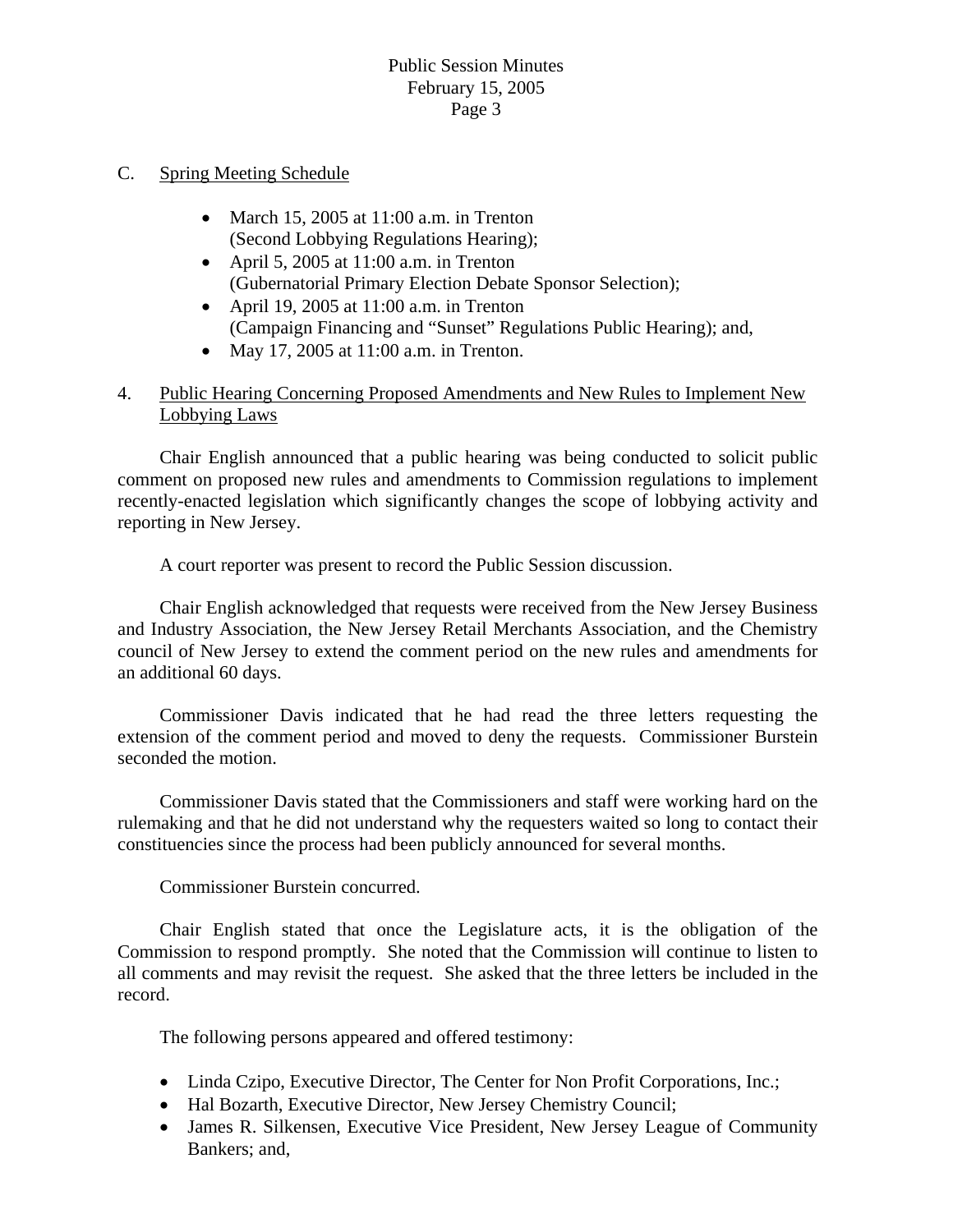• John Rogers, Vice President/Human Resources, New Jersey Business & Industry Association.

The transcript will be available to the public upon request.

 On a motion by Commissioner Davis, seconded by Vice Chair Tober and passed by a vote of 4-0, the Commission adjourned the public hearing.

Chair English left the meeting at this point.

### 5. 2005 Primary Election Matching Fund Submissions

 Amy Davis, Director of Public Financing, reported on the status of 2005 primary election matching fund submissions.

### **Candidate John Murphy**

**Submission #1** – Director Davis stated that on the basis of its review of Candidate Murphy's submission, staff determined that an amount of \$206,337.99 in contributions was eligible for match after deducting \$96,000, the amount which is not subject to match for all candidates for the first submission only. She said that \$206,337.99 was matched at the statutory two for one ratio of public to private dollars bringing the total deposited into a separate public funds account to \$412,675.98.

**Submission #2 -** Director Davis reported that Candidate Murphy filed a second matching fund submission on January 25, 2005, and reported \$45,100.00 in net contributions submitted for match. She indicated that when review of the contributions is completed, staff will certify the public fund total to the Department of Treasury and deposit the public funds.

### **Candidate Paul DiGaetano**

**Submission #1 -** Director Davis noted that Candidate DiGaetano filed his matching fund submission on January 25, 2005, containing \$347,680.00 in net contributions submitted for match. She said that Candidate DiGaetano filed a signed Statement of Agreement to participate in the 2005 primary election debates and a Candidate Certification of Non-Participation in Issue Advocacy Organizations. She said that staff review of documentation filed by Candidate DiGaetano indicates that at least \$300,000 has been spent in the 2005 primary election.

 Director Davis reported that staff review of the submission indicated that 180 of the 717 contribution items submitted for match on Submission #1, totaling \$102,240.00, were deposited into the campaign account more than ten days after receipt of the contributions by the campaign. The Campaign Reporting Act requires that all funds received by a campaign treasurer be deposited into the campaign depository no later than ten days after receipt. Daniel Geltrude, Candidate DiGaetano's campaign treasurer, provided a written explanation that the appearance of a delay in deposit of these contributions occurred because campaign data entry staff entered the date appearing on the check instead of the actual date the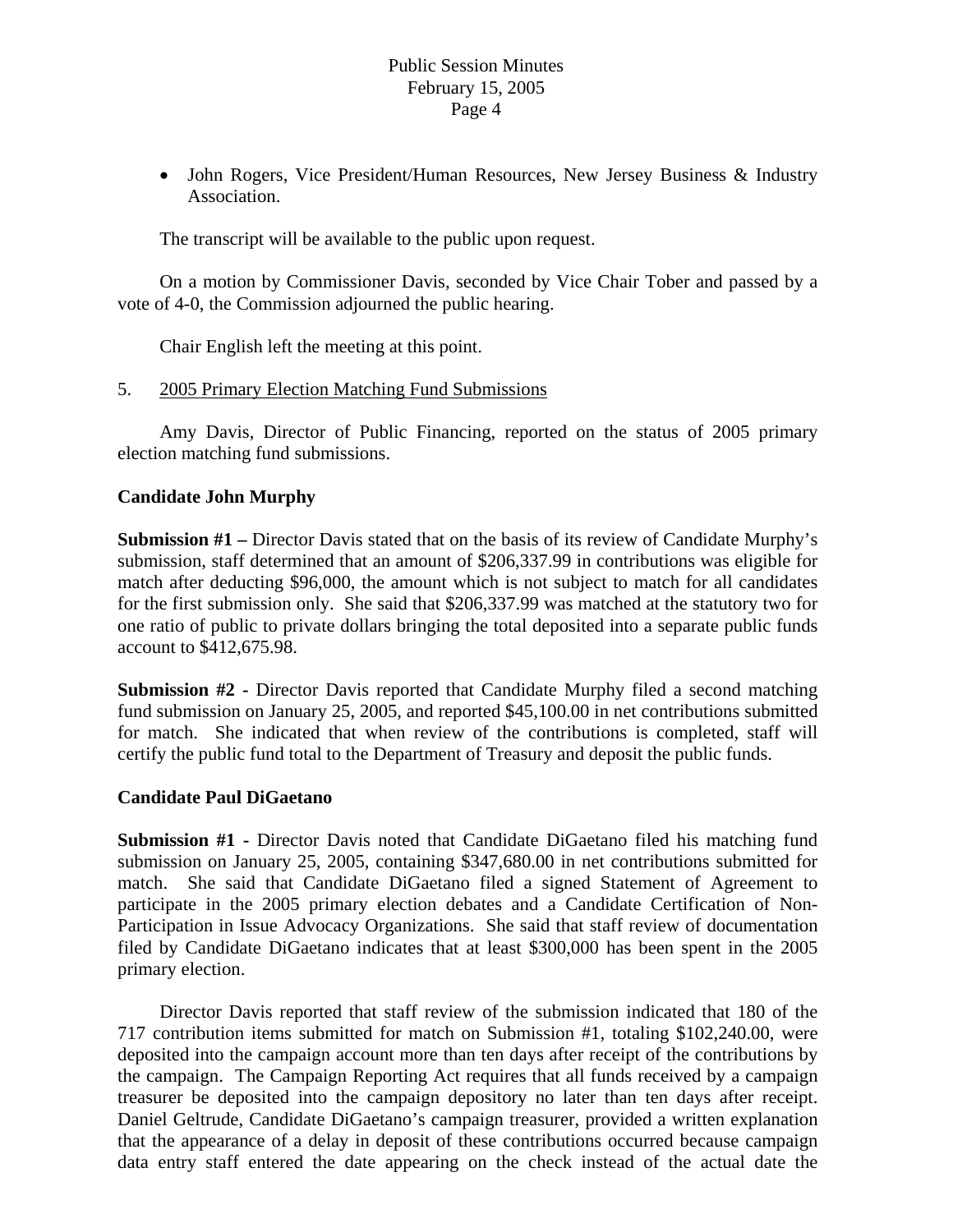contribution was received by the campaign. The treasurer stated that he has implemented changes to ensure the actual date of receipt is reported.

 Director Davis explained that staff understands the purpose of the ten-day deposit rule is to prevent campaigns from delaying deposit of contributions in order to prevent timely disclosure of contribution information. Because a publicly financed gubernatorial campaign must report all contributions on its preelection quarterly reports and because the DiGaetano campaign has filed preelection quarterly reports since April 15, 2004, there has been preelection disclosure of the contributions even though the dates of receipt of some of the contributions were improperly reported. Director Davis therefore recommended that, in the absence of any other compliance defects, the 180 contributions to 2005 primary election candidate Paul DiGaetano be eligible for match. She noted that the Commission has similarly approved contributions to a 2005 primary election candidate for match that were not deposited within ten days of receipt.

**Submission #1 Contribution Review -** Director Davis reported that the Public Financing staff is continuing its review of the contributions submitted for match in Candidate DiGaetano's first submission. She indicated that when review of the contributions is completed, if it is determined that the submission contained the required \$300,000 in contributions eligible for match, staff will certify the public fund total to the Department of Treasury and deposit the public funds.

### **Candidate Brett Schundler**

**Submission #1 -** Director Davis said that Candidate Schundler filed his first matching fund submission on January 25, 2005, containing \$503,271.77 in net contributions submitted for match. She indicated that Candidate Schundler filed a signed Statement of Agreement to participate in the 2005 primary election debates as well as an Issue Advocacy Organization Report of Contributions and Expenditures. Director Davis stated that staff review of documentation filed by Candidate Schundler indicates that at least \$300,000 has been spent in the 2005 primary election.

 According to Director Davis, the Schundler campaign submitted for match 125 contributions received by means of a credit card. She said that the contributions were accompanied by copies of bank statements reporting the amount and date of the deposit, but that certain other required documentation was not included. Director Davis noted that on January 28, 2005, the Schundler campaign provided staff with bank receipt documentation that specifically identified each contributor for 80 of the 125 credit card contributions. She said further that on February 4, 2005, the campaign provided receipts for the remaining 45 credit card contributions. Director Davis, therefore recommended that the Commission find that the delay of three and ten days in providing copies of itemized credit card receipts should not preclude the Schundler campaign from qualification to receive public matching funds. She said that staff will advise the Schundler campaign that in order to be eligible for match in future submissions, documentation of credit card contributions must be filed on the submission filing date.